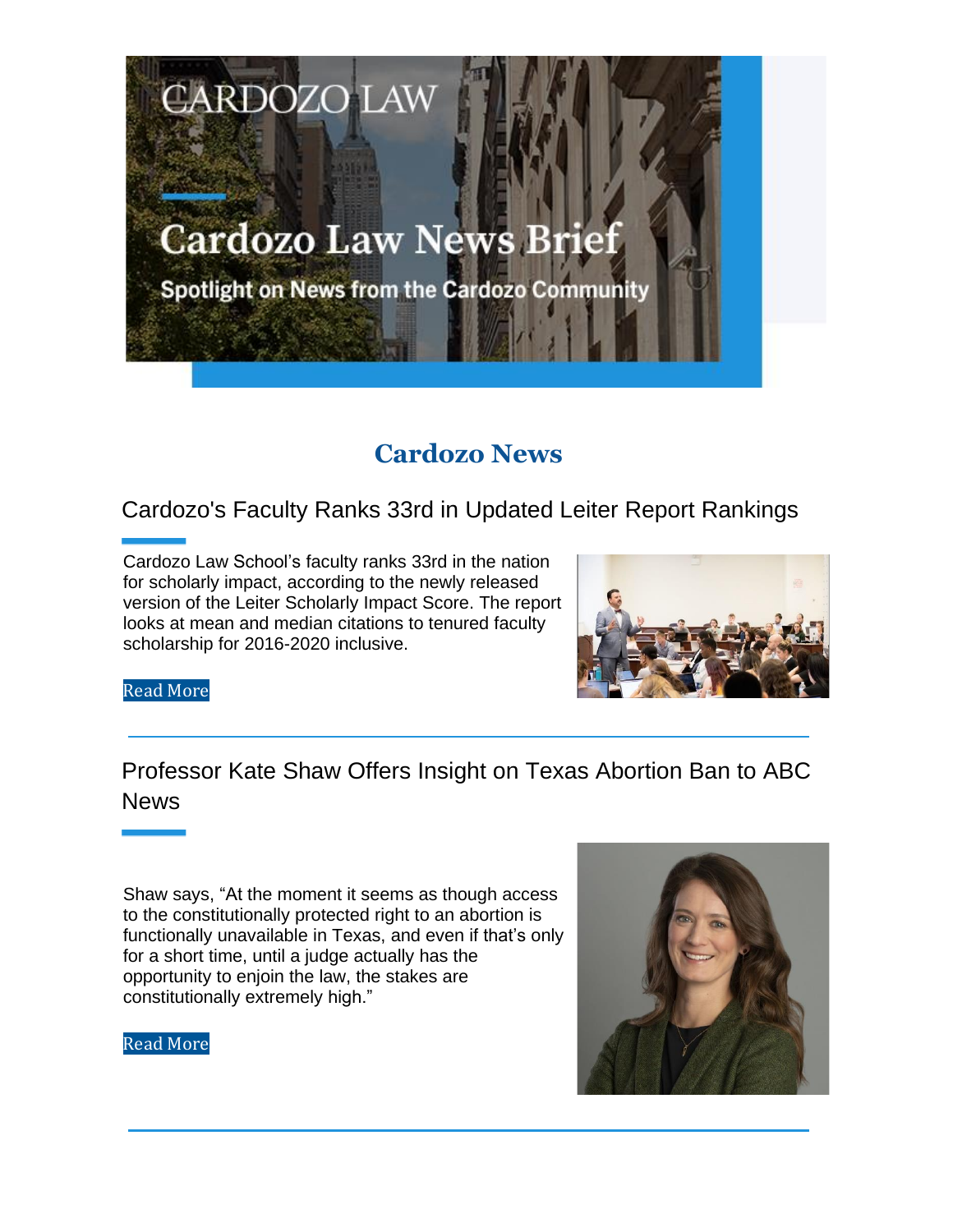Professor Ed Zelinsky Named one of the Most-Cited Tax Faculty At The 68 Most-Cited Law Schools

Zelinsky is one of 23 tax professors on TaxProf Blog's list. His articles have appeared in many publications including Harvard Law Review, The Yale Law Journal, Columbia Law Review, Virginia Tax Review, Cardozo Law Review, Tax Notes and State Tax Notes.

Read More



#### Professor Pamela Foohey Comments in USA Today on Boy Scouts USA Bankruptcy Case

"If they were to go to trial or settle, the damages awarded in each of the underlying cases would reflect these factors. The idea of the matrix is to approximate what survivors would receive outside bankruptcy in their tort cases, and then pay them an amount that reflects the likely relative awards," Foohey says.

Read More



Professor Alex Reinert Quoted in HuffPost on Senator McCarthy's Implication that a Capitol Riot Probe Is Illegal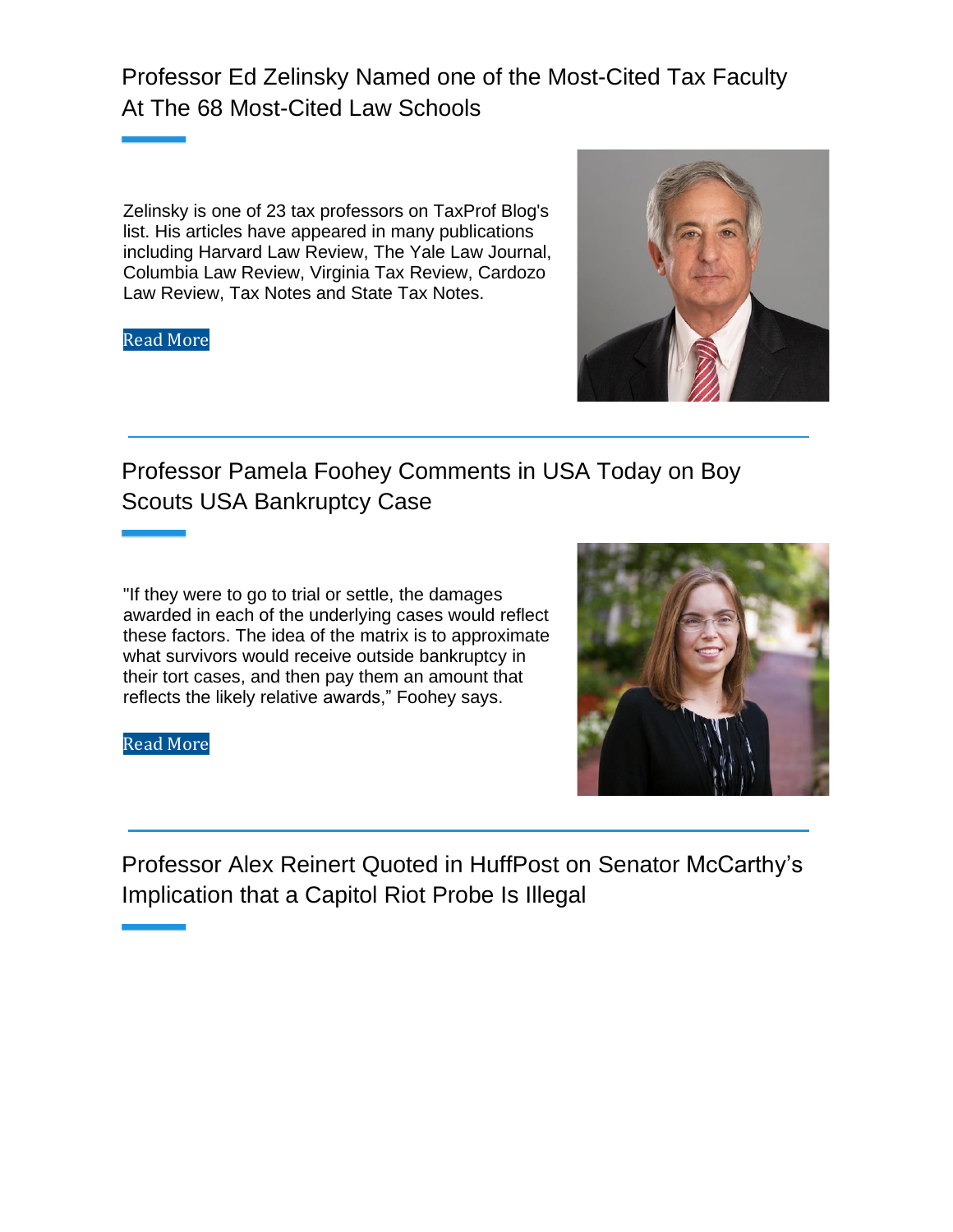"I think part of the reason he's not spelling it out is because the claim may have no validity," says Reinert.

Read More



### Professor Sam Weinstein Talks to The Wall Street Journal About Apple's Fight Over App Store

"It's a double-edged sword," says Weinstein. "This might help them in some ways but it might be seen by itself as a concession."



#### Read More

# **Faculty Scholarship & News**

- **Professor Ngozi Okidegbe** will moderate a panel called "Regulating to Address" Racial Logics in Algorithmic Systems" at the Electronic Privacy Information Center, on Sept. 21, at 3 p.m.
- **Professor Christopher Buccafusco** spoke to the Intellectual Property Owners Association on Aug. 18 about how the design patent bar regulations discriminate against female attorneys.
- **Professor Ekow Yankah** addressed the New York City Racial Justice Commission on Aug. 24, in its work to remake the City Charter along more racially just lines. He discussed expanding our democracy, and how to build a conception of voting as compulsory as an address to our historically questioning and undermining Black Americans as full citizens.
- An op-ed in Bloomberg on NFTs quoted Cardozo Arts & Entertainment Law Journal.